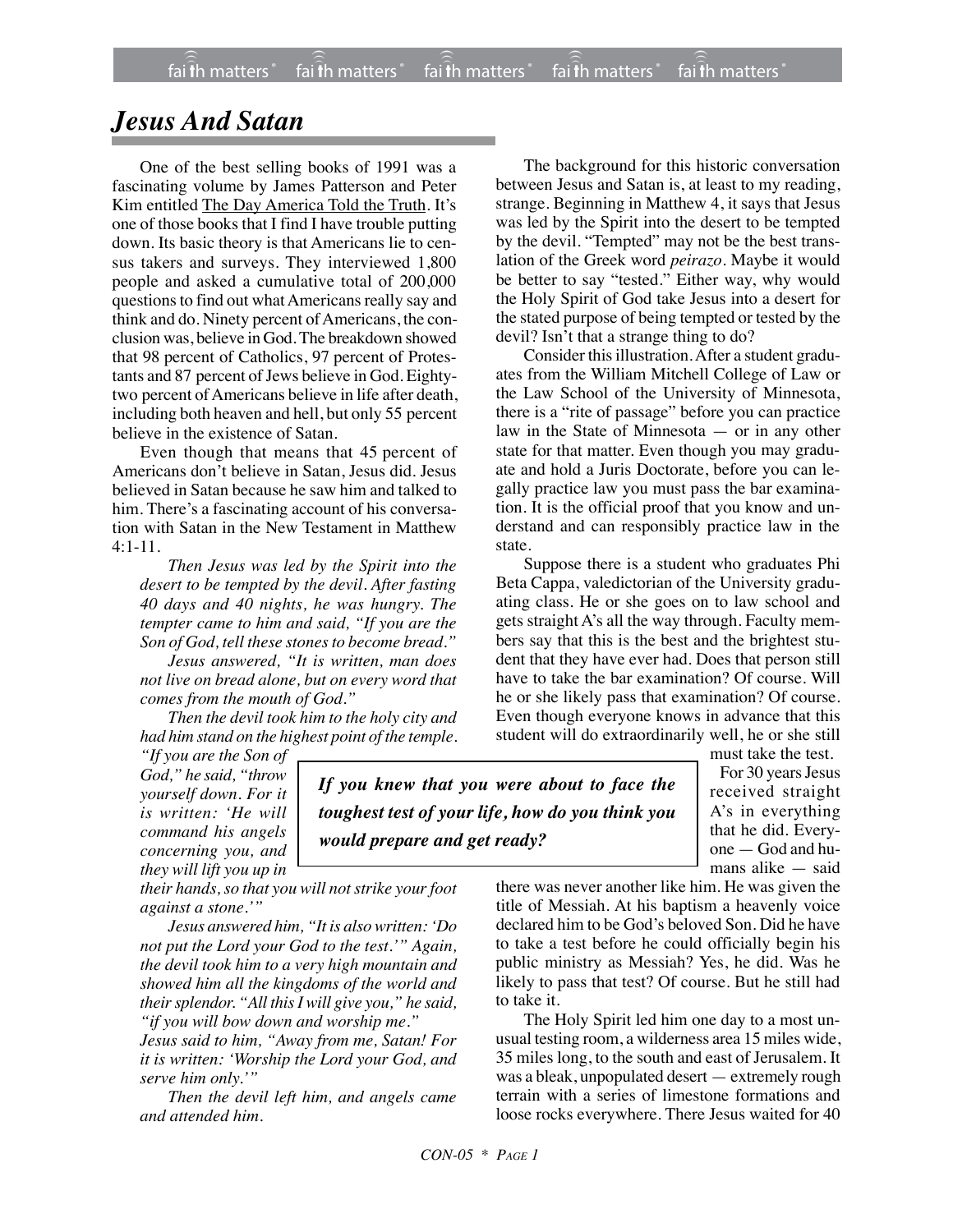days and 40 nights, praying and fasting in preparation for his big examination. An interesting approach, one that perhaps many of us today would not think of.

If you knew that you were about to face the toughest test of your life, how do you think you would prepare and get ready? It could be divorce or cancer or bankruptcy or even death. Most of us prob-

ably wouldn't think of canceling all the appointments on our calendar and getting away for 40 days or even for 40 hours to talk to God and to be recharged and prepared spiritually for that which we would face. Perhaps we should learn from Jesus.

For 40 days he got ready, and then the examiner showed up. Satan had been preparing too, put-

ting together the toughest test that he could — because he was intent on making Jesus fail.

Satan started out with test item number one. He said to Jesus, "If you are the Son of God, make these stones become bread." He could almost hear Jesus' stomach rumbling with hunger as the question was asked. It isn't that he doubted that Jesus was the Son of God, but rather he was taking advantage of Jesus' desperate hunger. He knew that Jesus was capable of miraculously turning the stones to bread and he wanted him to do it.

Jesus understood that he faced some significant decisions. What appeared on the surface to be a simple test was really far more complex and complicated, like most of our situations often are. You see, Jesus had to decide before he answered how he was going to use his supernatural powers. Was he going to use them primarily for his comfort or for God's purposes? It is the same decision faced by every Christian who has wealth and power and influence. We must make a critical decision of whether we will use them for our comfort and benefit or for the purposes of God.

Jesus had to decide whether he was going to take a short term or a long term prospective. Did he want what would be nice for now or what would be best for tomorrow? It is a decision that we often face. It is very tempting to sacrifice the future on the altar of the present.

Jesus also had to decide how he was going to win the people whom he had set out in life to win. Was he going to win them by feeding them bread? If the word got out that he could turn the limestones into loaves of bread, hungry people from all over the ancient world would flock to this desert to eat. But he recalled that the people of Israel in a different desert at a different time had also been hungry and that God had sent down manna from heaven. While at first they were delighted to eat it, it wasn't too many hours before their delight turned to complaint.

As tempting as it must have been, Jesus decided

*Jesus wasn't saying that our physical needs are unnecessary or unimportant, but he was saying they aren't everything, and they are not most important. The greatest value in life is God and what God says…*

not to do what Satan suggested. Even though it meant staying hungry, even though it meant being accused by Satan and others that he really couldn't do it, and even though it meant that Satan

might use this against him, Jesus refused. He said to Satan, "It is written, man does not live on bread alone, but on every word that comes from the mouth of God." Jesus used the most potent weapon in his arsenal, the word of God. He quoted Deuteronomy 8:3 where the ancient Hebrew people were in the desert griping about the manna God was feeding them. It was a reminder to them that the feeding of their stomachs was not the most important thing in life, but rather feasting on the word of God, that that had a far greater value.

Jesus wasn't saying that our physical needs are unnecessary or unimportant, but he was saying they aren't everything, and they are not most important. The greatest value in life is God and what God says, in fact, is more important than eating. There are some people, of course, who live for food. There are other people who live for sex. And there are still others who live for material possessions. But there is a powerful truth that can be documented totally outside of the Bible and Christian belief. It is the truth that people that devote their lives to feeding themselves or satisfying their sexual drive or accumulating material wealth, do not find satisfaction therein. There are records by the scores and by the thousands of those who pursue these things and come to the end of their lives only to be devastated by the disappointment that things are not as they had dreamed that they would be. I'm sure there are some of us who want to say, "That might be true, but give me a ten-year try. Just give me lots to eat, unlimited sex, wealth and power and let me find out for myself." That is a tragic and suicidal approach, because the overwhelming testimony is that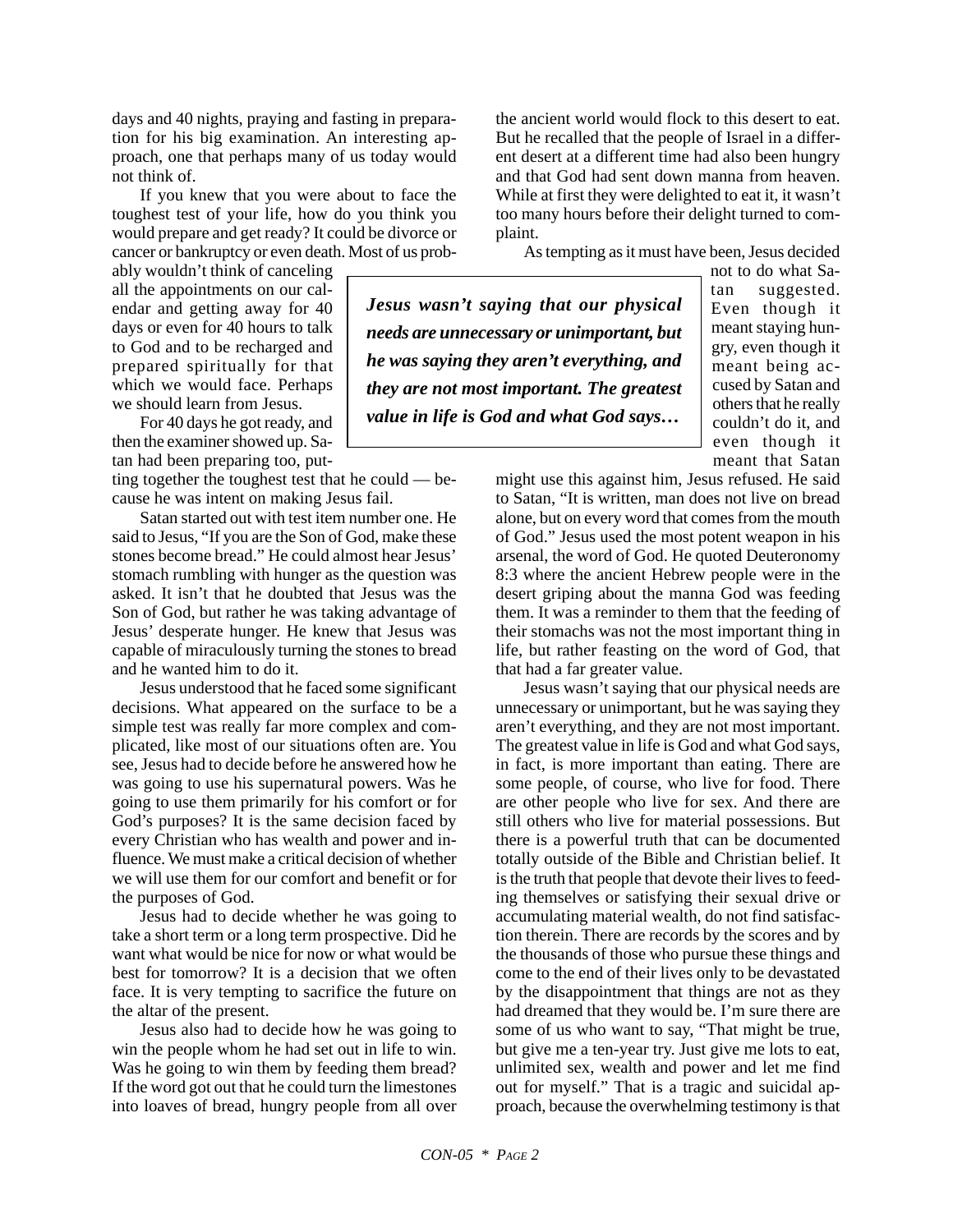those who have done it have found themselves to be miserable.

Only God satisfies. That's a hard lesson for many of us to learn. In fact, many people wreck their lives finding it out. Many people will never believe it, but it is true.

That's why Jesus said what he said, and that's why Jesus passed his first test with an A+. He refused to use his power for himself. He refused to be a materialist, no matter how loudly his stomach grumbled. He insisted that God is the ultimate satisfier because man does not live by bread alone, but on every word that comes from the mouth of God.

He passed the first test. Satan was ready with the second. This time Satan said, "Jesus, if you are the Son of God, throw yourself down." For this test he took him on a field trip to the temple, the highest point in Jerusalem,. Ancient records tell us it was 180 feet high. It was from there that Satan said, "Jump!"

Satan who, by the way, knows the Bible very well, tried Jesus' strategy with a quote from Psalm 91:11-12, "He will command his angels concerning you. . .they will lift you up in their hands, so that you will not strike your foot against a stone." It was absolutely true. Jesus could have done it and he could have made it, just like he could have turned the rocks into loaves of bread. But Jesus also knew that there was far more to this test than surviving an 18 story plunge. What it was, was an invitation

to win the loyalty of people through sensationalism. The courtyard below the temple pinnacle was the busiest and most visible place in Jerusalem. If people could see him jump and survive it, then they

might follow him. In modern terminology you might say that they would look up and say, "It's a bird, it's a plane, no, it's the Messiah!" and follow him. It must have been tempting to Jesus.

But Jesus understood that crowds won by sensationalism are crowds seldom kept. I talked to a pastor in the East whose church typically had 170 people in Sunday School. To increase attendance, they put a great deal of time, money and planning into a spectacular event that they scheduled with the hope of reaching some new people. The Sunday of their sensational event, their Sunday School attendance was 2,000. But the attendance the next Sunday went back to 170. You see, the people that are gained by sensational means are seldom those who remain loyal thereafter.

Jesus decided not to jump, but again he quoted from the Bible, again from the Old Testament Book of Deuteronomy, this time from Chapter 6, verse 16. He told Satan, "It is also written: 'Do not put the Lord your God to the test.'"

But wait a minute, isn't that precisely what we are supposed to do? Aren't we supposed to test God and let everybody see how great he is? If we put something really tough in front of God and then he comes through, then everybody is going to believe. Do you understand there is a big difference — one that we need to understand — between testing God and trusting God? Trusting God is depending upon him to bring good from the circumstances of life into which he has led us, but testing God is manipulating the situation to get ourselves out of circumstances that we ought never to have been in.

For example, someone says "I don't know if the Bible means it or not when it says a Christian shouldn't marry a non-Christian. I'm going to marry a non-Christian and just trust God to bring that person to faith in Jesus Christ." That's not trust, that's disobeying and testing God. Or somebody says, "I think I'll rob a bank. I'm going to do this right. I'm going to park the get-away car a block away, and before I get out I'm going to pray and commit the bank robbery to the Lord in every detail, and I'm going to ask that God will intervene on my behalf and let me get a clean get-away. Who knows, I may

*Trust is complete confidence and dependence upon God for the right outcome of the situation into which he has led us.*

even split 50/50 with God if the take is really good." That's not trusting God, that's testing God. How about the person who says, "I'm not going to study for the test because I can depend upon God to

give me the answers." All of these people are not trusting God. They are putting God to the test and he doesn't like it or allow it.

Trusting God is relying on him to give us the strength to break off a relationship that we know is wrong. Trusting God is being faithful to him by not robbing the bank but counting upon him to provide our needs and have them met honestly. Trust is complete confidence and dependence upon God for the right outcome of the situation into which he has led us.

Jesus knew that the "temple jumpoff" was an artificially contrived and manipulated thing that Satan had made. It was not what God wanted, so he